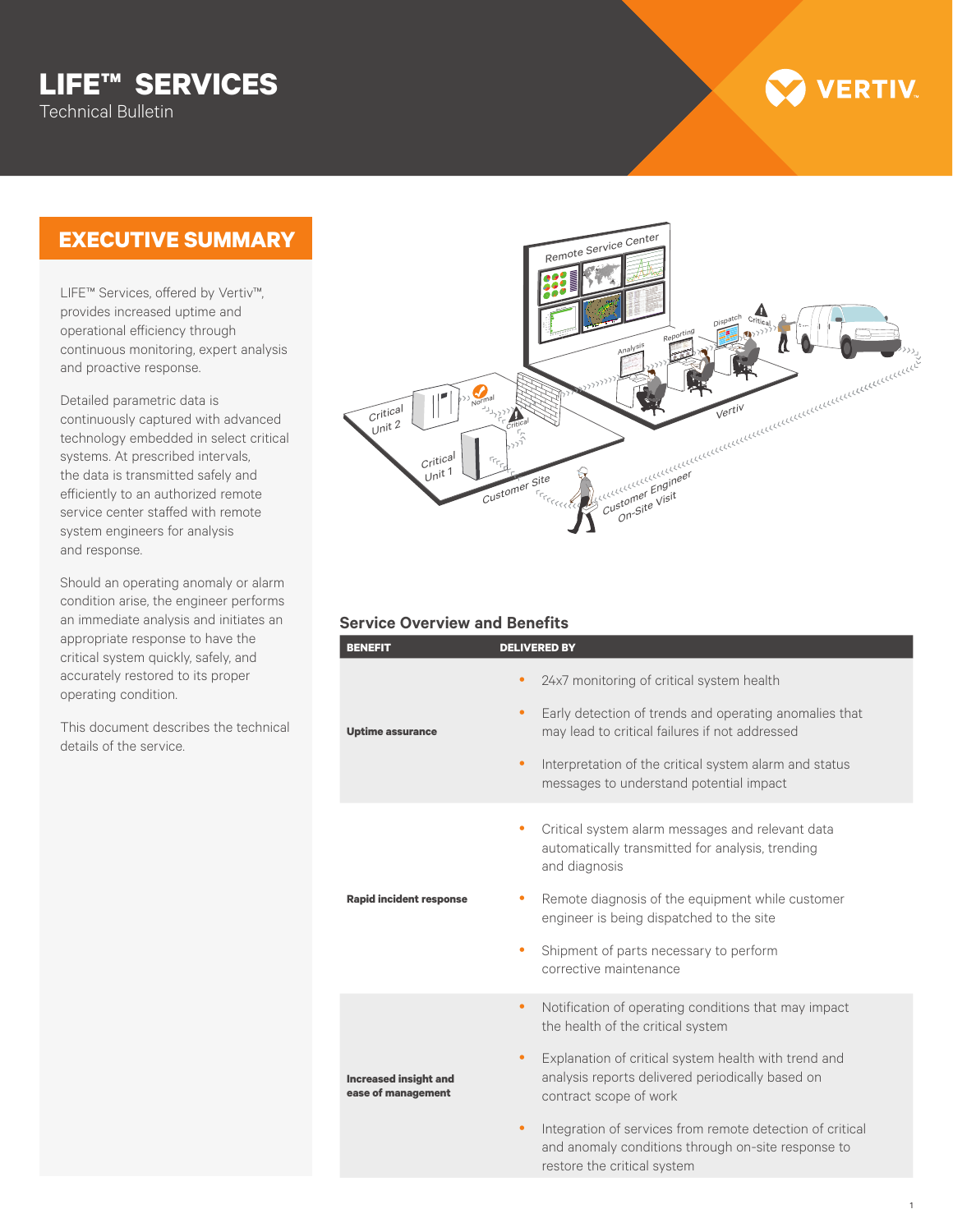## **Architecture**

#### **Customer Site**

*Critical System* – The system that is designed and operated to protect a critical load.

**Communication Card** – The communication card is the interface between the critical system and an internet accessible network. All communication is initiated by the equipment, beginning with a request to communicate with the authorized server. Upon successful validation of the request, data is transmitted and then the connection is closed.

The following types of data transmission intervals are used:

- $\bullet$  Emergency Occurs in case of a condition which requires service
- Routine Occurs on a scheduled interval (usually every 24 hours)
- Manual Occurs when activated from the device

#### **Vertiv™**

**Application Server** – The application server is a vital component of the service offering. It performs three primary functions:

- **1.** Processes data transmitted by critical systems
- **2.** Applies diagnostic algorithms to detect the severity of critical system messages
- **3.** Provides a means for remote system engineers to analyze and report on the health of critical systems

**Database Server** – The database server stores the event and operating data from the critical systems for use by the application server. The server also stores customer contract and contact information pertaining to the connected critical systems.

*Remote System Engineers* – The remote system engineers perform monitoring, analysis, and response activities to optimize the health of the critical systems. These engineers receive specialized training to quickly and accurately identify operating anomalies and alarm conditions. In addition to using the application server to analyze systems, they also have access to detailed engineering documentation, on-site service records, and the technical knowledge system.

*Customer Engineers* – The customer engineers perform any required analysis and response activities at the customer site. Each is highly trained to ensure the critical systems are quickly, safely, and accurately restored to an optimum state of readiness.

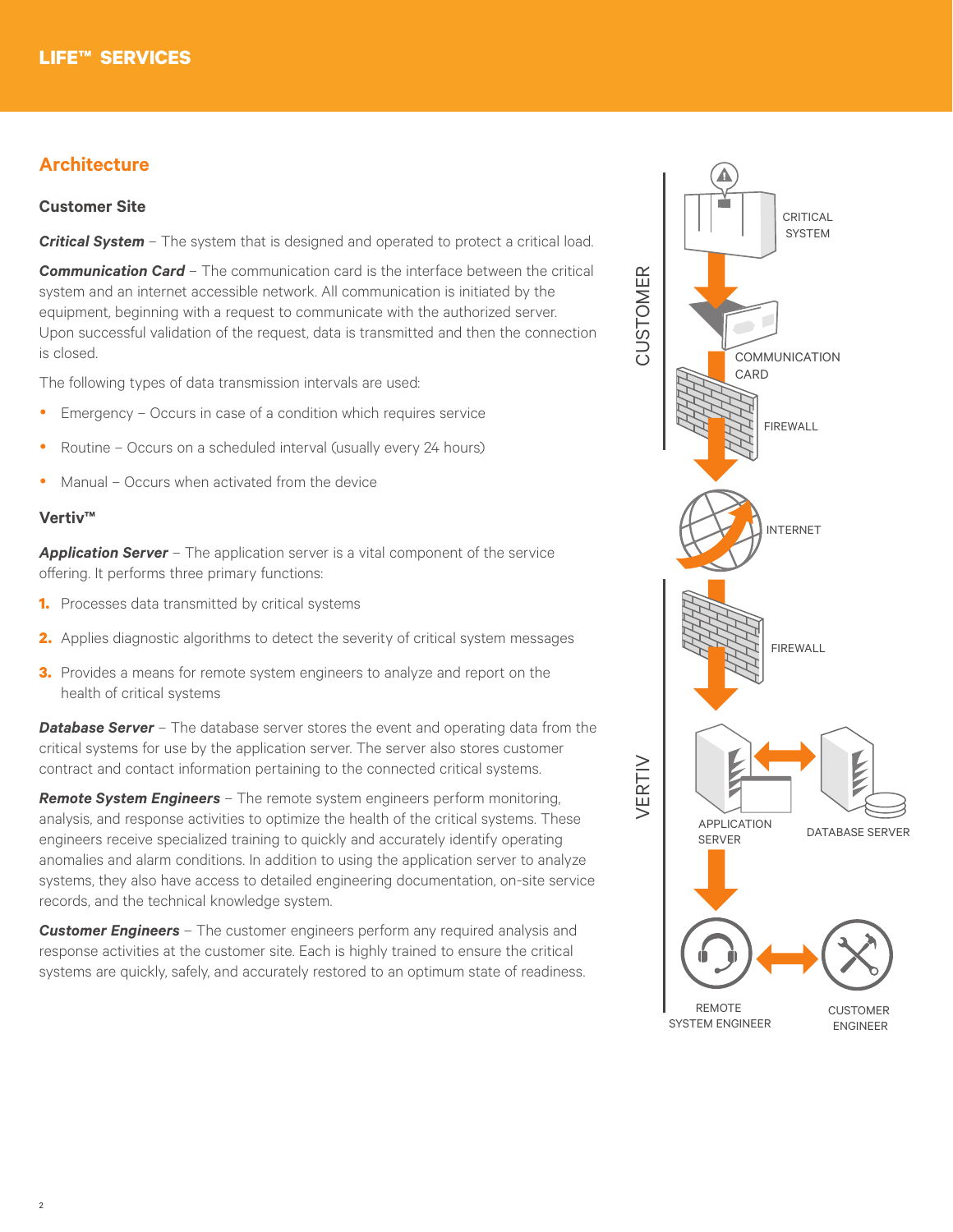

## **Enabling Technology**

#### **Data Collection**

Detailed parametric data is continuously captured within the critical system. The data set includes select operating parameters, as well as events and alarms.

#### **Communication**

At prescribed intervals, the critical system data is transmitted safely and efficiently to the remote service center for further analysis. The transmission is performed by using a standard internet protocol, Hypertext Transfer Protocol (HTTP), to encapsulate the data. Use of HTTP eliminates transmission problems typically associated with firewalls and packet filtering. The technology has the following IT friendly features:

- Critical system initiates transmission
- Network proxy compatibility
- Network firewall compatibility
- DHCP assigned IP address compatibility
- No public IP address required
- No static IP address required
- No Virtual Private Network (VPN) required

### **Data Security**

The technology used to enable LIFE™ Services was designed and implemented with security as a priority. This priority extends to the management of computing resources and information that is used to deliver the service. The following are expanded details related to key security topics.

#### **Type of Data Collected**

Critical system messages, operating parameters, and identification data are collected and transmitted to authorized remote service centers. The alarm and status messages contain vital information regarding the state of the critical system and are used to initiate a rapid incident response.

The select operating parameters are a source for detailed diagnosis and trending analysis to ensure an appropriate response that optimizes the health of the critical system. The unit serial number is transmitted as an identifier of the critical system. No customer contact information is transmitted.

#### **Application and Data Access Control**

Access to information and computing resources used to enable LIFE™ Services are controlled and monitored. Named accounts are used to protect access to the application server and associated critical system data. The access privileges are granted based on a need-to-know basis and segregation of duties. The accounts are managed by an authorized service center system administrator, who verifies and updates them as required.



#### **Physical and Environmental Security**

Unauthorized physical access, damage and interference to the information and computing resources are restricted. An access control mechanism, including the authorization, review, and revocation process, is used to track and prevent unauthorized access to secure areas. All servers and network components are secured appropriately. Critical systems such as uninterruptible power supplies, backup generators, and air conditioners are monitored and controlled to maintain optimal levels of protection.